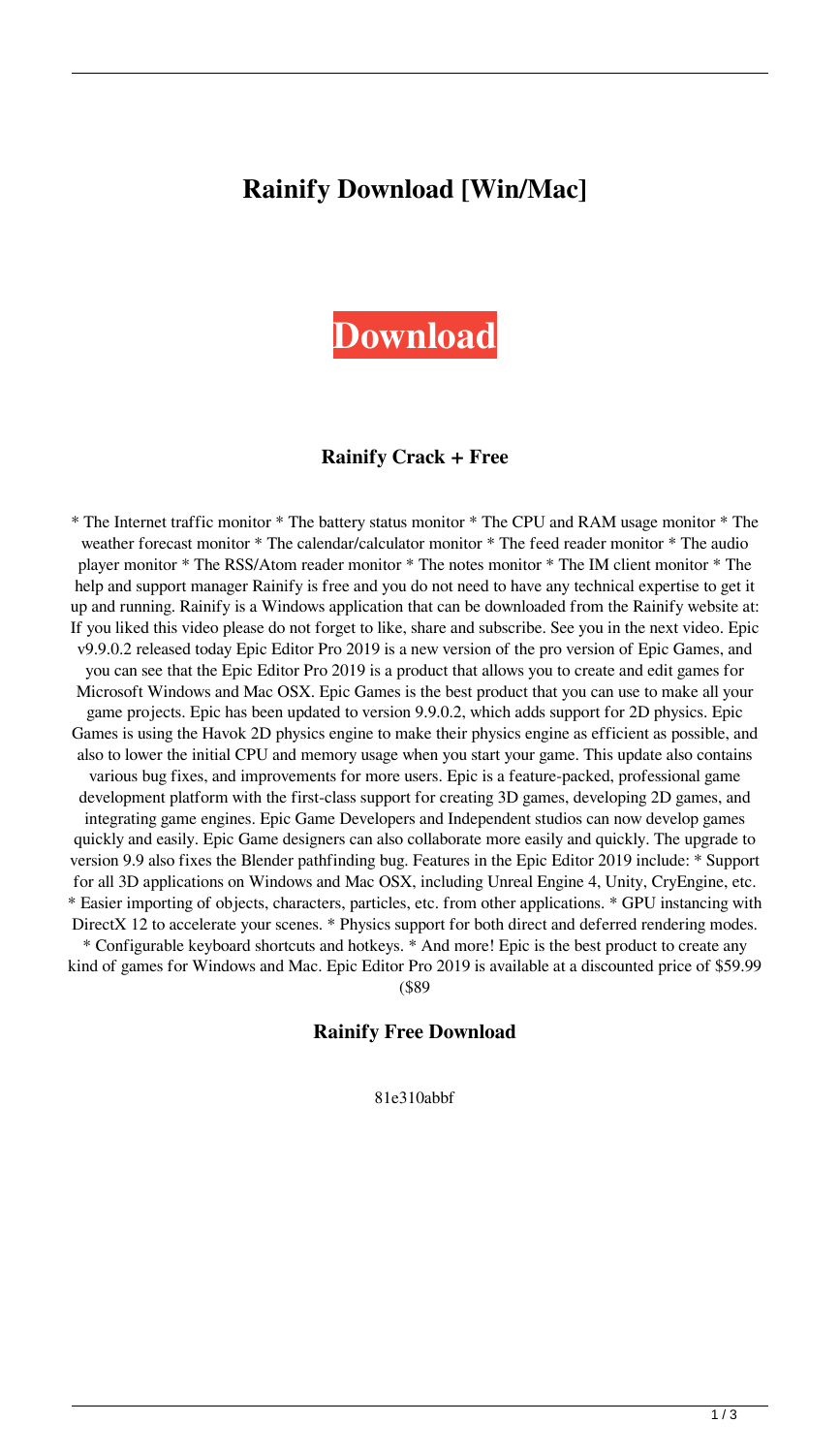### **Rainify For Windows**

### **What's New in the?**

Rainify is a powerful taskbar app with a simple but full-featured interface. It lets you customize your desktop by adding a widget, system tray applet, button or taskbar link to monitor your system's status, or switch easily to a secondary monitor or TV. The app provides a full suite of monitoring tools, including the ability to monitor the network traffic and the battery status, the disk, CPU and RAM usage, view the weather forecast, take notes, control the audio player, stay up to date with the latest news using the feed reader and quickly access Gmail, Facebook or Twitter. With Rainify you can quickly scan the system's information, run several customizable monitors, quickly launch an application, view the status of a few files, and manage installed software. Requirements: - Rainmeter - Free Eighteen projects were completed in 2019, bringing the total number of building projects in Hong Kong to 12,134. This is a 9.5% increase from 2018, with the vast majority of the projects located in the Central and Western District. The number of completed projects is 11,212, as most of the new projects are part of large-scale developments. According to the HKHB, the average number of properties covered in building plans filed every year between 2005 and 2018 is 20,066. This number reached its highest in 2014, and has decreased since then. The number is 15,825 in 2019, representing a 0.4% decrease from the previous year. If you are an architect or building planner, you need to keep track of what is happening in the building industry in Hong Kong. Over the years, the local building industry has changed greatly. On May 9, the Provisional Legislative Council (PLC) passed the 2019 Budget Ordinance on behalf of the government, taking into consideration the 2019/2020 fiscal year. The scope of the budget covers many important aspects, including tax and financial affairs. The 2019 Budget is one of the toughest budgets the government has faced since the handover in 1997. As the storm winds of Covid-19 come over Hong Kong, developers should be aware of how they need to address these matters. For instance, developers have to consider how to provide a shelter to their tenants, as the government has closed all the residential hotels. Some developers had already started the process in the past few weeks.Liga Premier de Vitoria-Gasteiz The Liga de Vitoria-Gasteiz (Liga de Vitoria) is a Spanish football league competition in the Basque Country with an established record of regional and national participation. This is the fifth most important football league in the Basque Country. The Liga de Vitoria is a football competition run by the Basque Football Federation and is based in the Basque Country and covers the provinces of Álava, Biscay, Gipuzkoa,